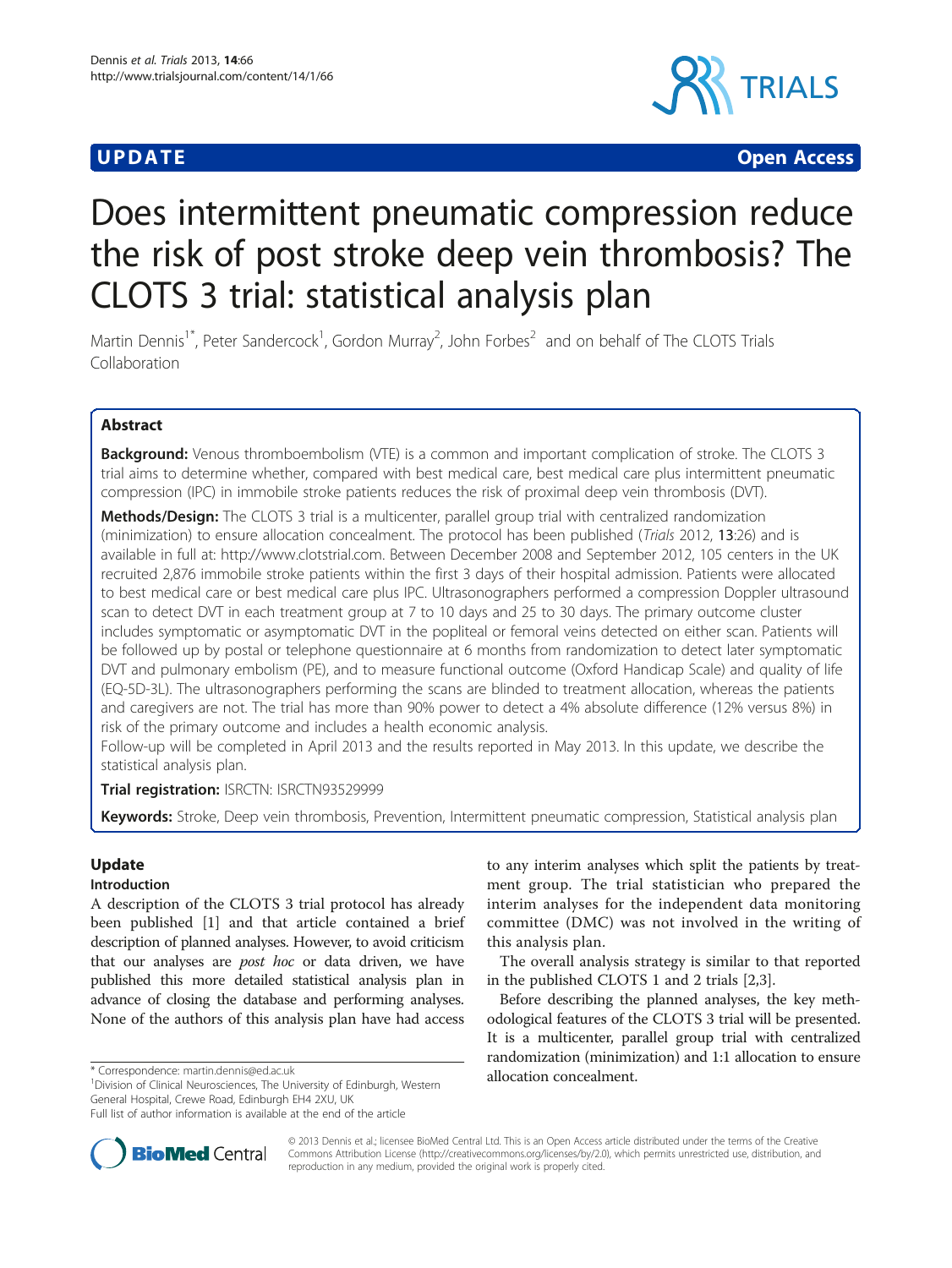# Primary research question in the CLOTS 3 trial

Does early and routine application of intermittent pneumatic compression (IPC), in addition to routine care, reduce the risk of above knee deep vein thrombosis (DVT) in the weeks following an acute stroke?

# Minimization algorithm

A minimization program is used to achieve optimum balance for the following important prognostic factors:

- 1. Delay since stroke onset (day 0 or 1 versus day 2 to 7).
- 2. Stroke severity (using a validated prognostic model [\[4](#page-5-0)], which includes the factors: age, pre-stroke dependency in activities of daily living (ADL), living with another person prior to stroke, able to talk and orientated in time, place and person, and able to lift both arms to horizontal position against gravity).
- 3. Severity of leg paresis (able, or not, to lift leg off the bed).
- 4. Use of heparin, warfarin or thrombolysis (recombinant tissue plasminogen activator (rtPA)) at time of enrolment.

# Primary outcome

The primary outcome is the presence of definite or probable symptomatic or asymptomatic DVT in the popliteal or femoral veins detected on compression Doppler ultrasound scan, or any symptomatic DVT in the popliteal or femoral veins confirmed on compression Doppler ultrasound, contrast venography or MRI direct thrombus imaging within 30 days of randomization.

# Secondary outcomes

The secondary outcomes are:

- 1. Presence of definite or probable DVT in the popliteal or femoral veins detected on a screening compression Doppler ultrasound scan, which was not clinically suspected before the scan.
- 2. Definite (excluding probable DVTs) symptomatic or asymptomatic DVT in the popliteal or femoral veins detected on compression Doppler ultrasound scan, contrast venography or MRI direct thrombus imaging within 30 days of randomization.
- 3. Any definite or probable symptomatic or asymptomatic DVT (including DVTs, which only involve the calf veins).
- 4. Confirmed fatal or non-fatal pulmonary embolism (PE).
- 5. Adherence to allocated treatment.
- 6. Adverse events related to IPC within 30 days of randomization.
- 7. Patient death within 30 days of randomization.

# Secondary outcomes at 6 months

The secondary outcomes at 6 months are:

- 1. Any confirmed symptomatic or asymptomatic DVT or PE occurring between randomization and final follow-up.
- 2. Any symptomatic DVT or PE occurring between randomization and final follow-up.
- 3. Place of residence.
- 4. Post DVT syndrome.
- 5. Disability (Oxford Handicap Scale (OHS) [[5\]](#page-5-0), simple questions [\[6](#page-5-0)]).
- 6. Health-related quality of life (EQ-5D-3L, EuroQol, Rotterdam, The Netherlands [[7](#page-5-0)]).
- 7. Death from any cause.

The later effects of DVT/PE (for example breathlessness, leg pain, leg swelling and poor stroke recovery) or the adverse events related to IPC (falls with injury, fractures, skin ulceration, amputation and loss of mobility) may be diverse; therefore, a measure of overall health-related quality of life is included.

# Adverse events

The adverse events are:

- 1. Any damage to the skin of the legs including necrosis and ulcers occurring within 30 days of enrollment.
- 2. Any reasons for prematurely stopping the IPC.
- 3. Any fall associated with significant injury occurring within 30 days of enrollment (when IPC might still be applied). These are injuries that require investigation, specific treatment, prolong hospitalization, or lead to temporary or permanent disability, or death.
- 4. Fractures.

# Follow-up

Patients will have a compression Doppler ultrasound scan examination of the veins in both legs between day 7 and 10, and between day 25 and 30. This examination will document thrombus in the calf, popliteal and femoral veins separately.

The data collected at discharge will include:

- 1. Use of heparin, warfarin and antiplatelet drugs during admission, to monitor the components of routine care and to ensure equal use in the two treatment arms. The indication for the use of anticoagulants is recorded.
- 2. Use of full length or below knee graduated compression stockings, to monitor the components of routine care and to ensure equal use in the two treatment arms.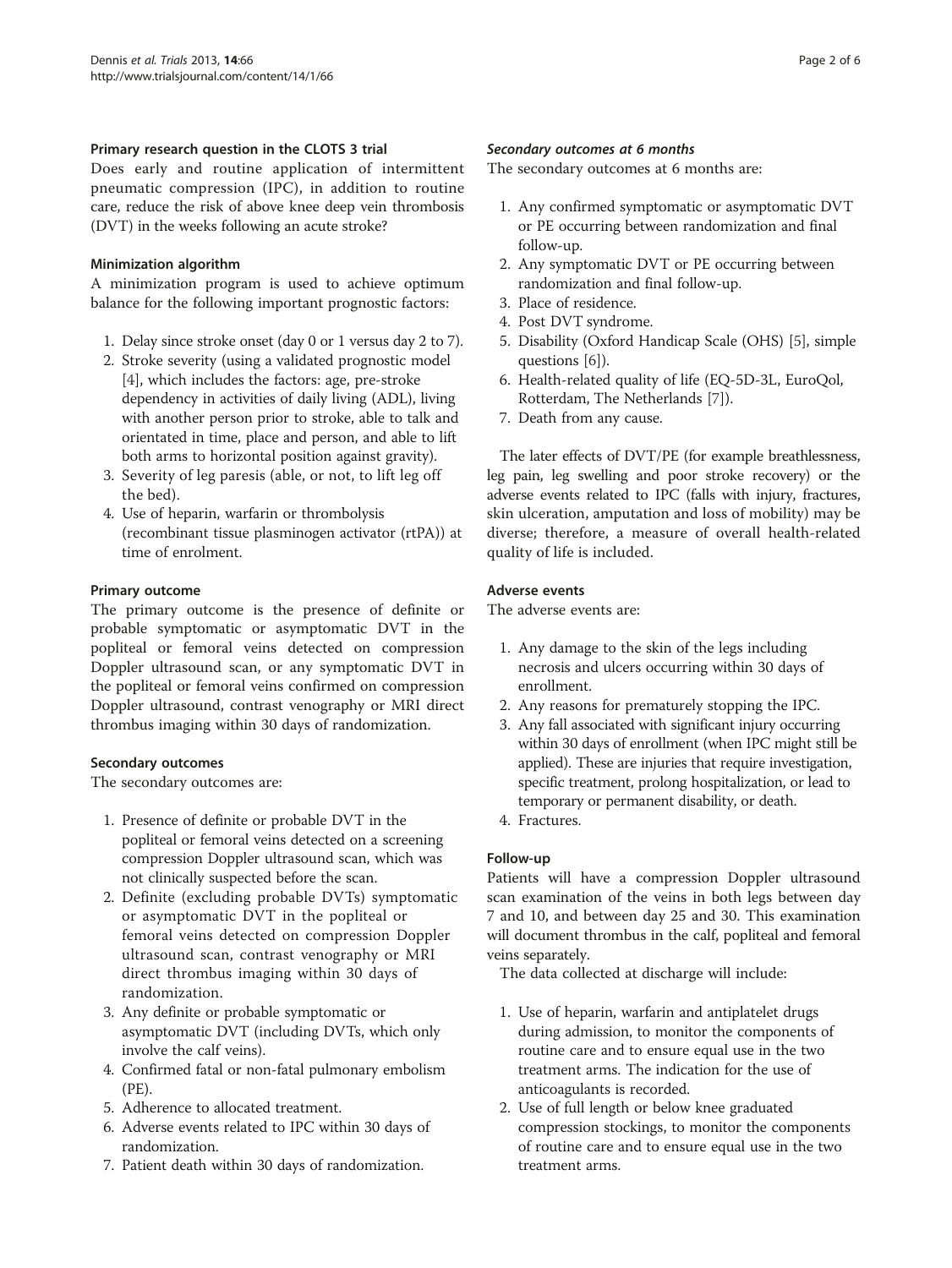- 3. Timing of initiation of IPC, adherence to treatment allocation and use of IPC. If IPC is prematurely stopped, the reason is recorded.
- 4. Any clinical DVT or PE.
- 5. Any treatment complications, in particular skin problems with legs and falls resulting in injuries, occurring within the first 30 days after enrolment.

# Follow-up at 6 months

For patients who have been discharged, outcome will be assessed via a postal or telephone questionnaire to establish:

- 1. That the patient is alive; or, if applicable, the date and cause of death.
- 2. Whether the patient has suffered a DVT or PE since discharge.
- 3. The place of residence (own home, with relatives, residential care or nursing home), as a guide to resource use.
- 4. Functional status measured by the degree of functional impairment on the OHS, simple questions and health-related quality of life using EQ-5D-3L.
- 5. Current antithrombotic medication regimen.
- 6. Presence of symptoms which might reflect post DVT syndrome (for example leg swelling and ulcers).

# Ethical Approval

The protocol was approved by the Multicentre Research Ethics committees (in Scotland and England). Informed consent was obtained from all participants, or if they lack capacity, from a personal legal representative.

# Statistical analysis plan

All analyses will be based on intention-to-treat. We will analyze patients in the groups they were randomized to, regardless of treatment received. We will strive to obtain full follow-up data on every patient to allow a full intention-to-treat analysis, but inevitably some patients will be lost to follow-up. We will exclude these patients from the analyses with no data and undertake sensitivity analyses to examine the effect of exclusions on the conclusions. For binary outcomes (for example occurrence, or not, of a primary or secondary outcome), outcomes will be presented as odds ratios and 95% confidence intervals (CIs), adjusted using logistic regression for the factors used in the minimization algorithm. We will calculate absolute reductions in risk from these values along with 95% CIs.

# Primary analysis

The primary analysis will aim to establish whether a policy of early routine application of IPC to immobile stroke patients, within the first 3 days of hospital admission and within 7 days of the stroke onset, reduces the frequency of the primary outcome (symptomatic or asymptomatic DVT within 30 days). This will compare the occurrence of the primary outcome in the two arms of the trial. Patients in each arm will be categorized as:

- 1. Alive no DVT (no primary outcome).
- 2. Alive with DVT (primary outcome).
- 3. Died prior to any primary outcome.
- 4. Missing.

The primary analysis will compare IPC with no IPC for the occurrence of DVT (death and missing excluded), adjusted for the variables included in the minimization algorithm by logistic regression. The treatment effect will be presented as an odds ratio with 95% CIs. We will give a P value and change in −2 log-likelihood. We will also present unadjusted estimates.

In addition, we will perform a sensitivity analysis comparing IPC with no IPC for the occurrence of DVT (with death counted as DVT and missing as no DVT).

# Secondary analyses

# Minimizing observer bias

Although we strive to blind the radiographer to the treatment allocation, our primary outcome may be prone to observer bias. For example, if a patient presents clinical signs of DVT, the ward staff may push harder to obtain the routine compression Duplex ultrasound scan. We will therefore repeat the primary analysis but exclude patients with a primary outcome in whom a DVT was suspected before the ultrasound scan.

# Safety

There are a number of adverse events that might occur with IPC use. For example IPC might increase the risk of PE by squeezing the leg in patients who have already developed a DVT; patients who attempt to mobilize with the IPC sleeves attached might fall and suffer injury; or the sleeves or intermittent pressure may cause patients to develop skin breaks on their legs. Any of these events could be fatal.

We will therefore compare the occurrence of the following events within 30 days of randomization in the IPC and no IPC groups: death from any cause, confirmed PE (fatal or non-fatal), skin breaks, fall with injury and fractures.

# Subtypes of venous thrombembolism

It is possible that IPC may reduce the frequency of one type of venous thrombembolism (VTE) (for example below knee DVT) whilst increase the risk of another (for example PE). We will therefore repeat our primary analysis and subcategorize VTE as:

1. Any DVT (symptomatic or asymptomatic DVT, affecting calf only and/or proximal veins occurring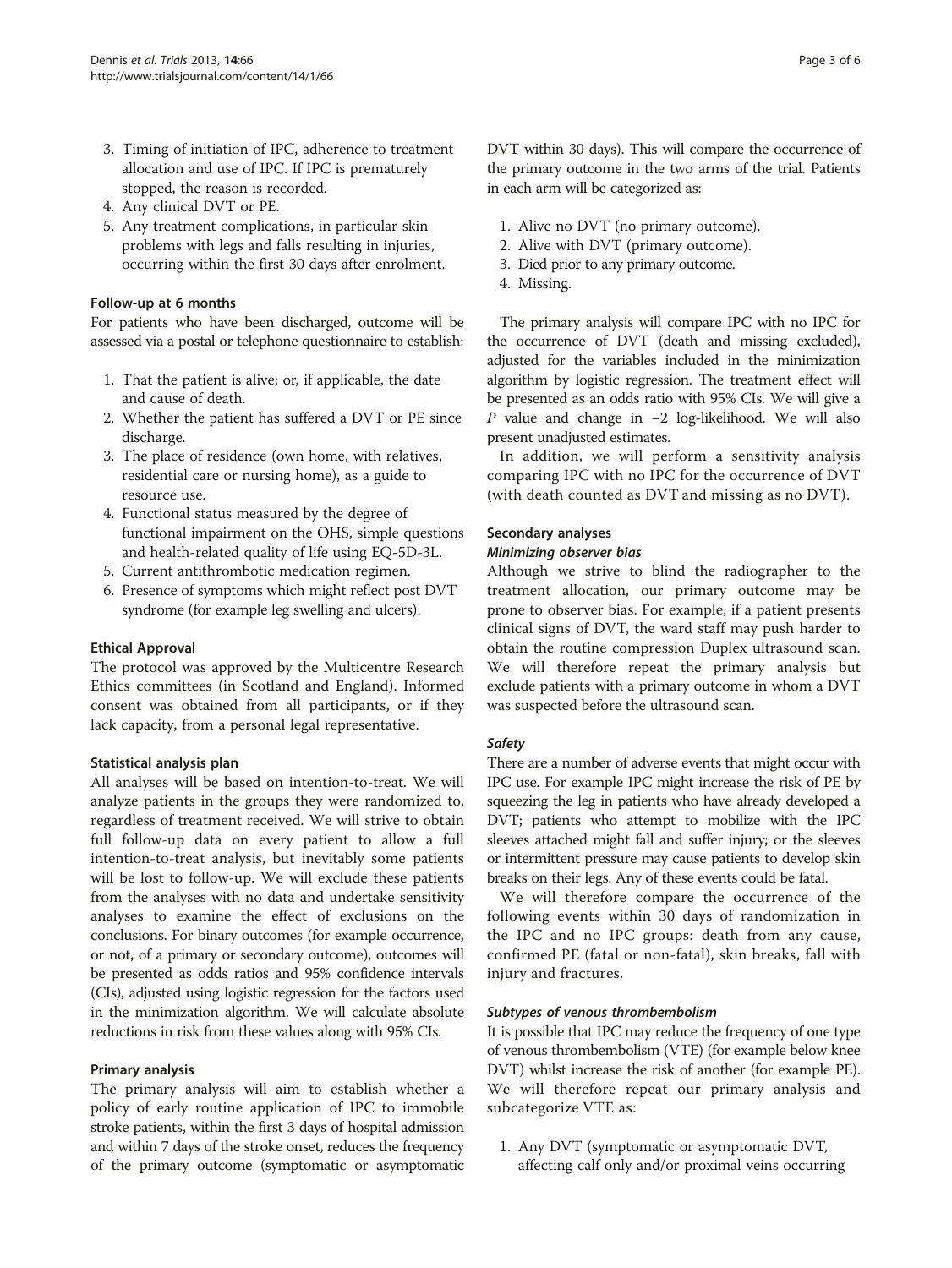within 30 days or by second compression Doppler ultrasound scan).

- 2. Only symptomatic DVT (defined as associated with leg swelling, pain or warmth) whether affecting proximal veins or calf only occurring within 30 days.
- 3. Confirmed fatal or non-fatal PE occurring within 30 days.

### Subgroup analyses

Subgroup analyses will be performed to determine whether certain types of patients might gain greater or less benefit from IPC. We will estimate the effect of treatment allocation on the primary outcome subdivided by key baseline variables and adjusted for the other factors included in the minimization algorithm. Subgroup analyses will be performed by observing the change in log-likelihood when the interaction between the treatment and the subgroup is added into a logistic regression model. We will determine whether there is significant heterogeneity between these subgroups.

# Analysis of impact of delay in applying IPC

There is evidence that DVTs may develop within the first 3 days after a stroke [\[8\]](#page-5-0). There is often a delay in presenting with a stroke and there will always be a delay in applying VTE prophylaxis, since the patients need to be assessed and the treatment started. In addition, in a randomized trial there may be additional delays owing to the time taken to obtain consent and enroll the patients. To reduce the possible impact of this delay, we encourage collaborators to enroll patients as early as possible after admission and stipulated that at least 75% of patients are enrolled within day 0 (day of stroke) and day 2.

We hypothesize that IPC will reduce the frequency of the primary outcome to a greater extent among patients enrolled early compared to later. We will therefore examine the effect of treatment among patients enrolled early versus later. We will also assess the effect of delay by applying two different definitions of delay (measured in days from stroke onset to enrolment): day 0 to 1 versus day 2 to 7 (the split on which the minimization algorithm is based), and day 0 to 2 versus day 3 to 7 (as stipulated in the sample size estimates).

Other preplanned subgroup analyses, described in our original protocol, include analyses of the effect of treatment on the primary outcome subdivided by: paralysis of leg (able to lift both legs versus unable to lift both legs) at randomization and probability of survival free of dependency (OHS <3) based on the predictive model used in minimization.

We hypothesize that patients with predicted worse outcomes have higher rates of DVT because of more prolonged immobility and the co-occurrence of infections. Also, this group may have better adherence to the IPC,

since these patients are not as able to express a wish to have them removed.

# Is IPC more effective in patients at higher risk of DVT?

It seems likely that patients at higher risk of DVT might gain greater benefit from IPC than those at lower risk. In the CLOTS 1 and 2 trials, we showed that immobile stroke patients with the following features had a greater risk of proximal DVT [\[9](#page-5-0)]: dependent in ADL prior to stroke, prior history of DVT, unable to lift both arms and unable to lift both legs. We will undertake subgroup analyses of the effect of allocation to IPC on the primary outcome among patients with and without at least one of these factors at baseline.

# Is IPC more effective in patients in whom anticoagulation is not given or advisable?

In some health systems anticoagulation is widely used for the prophylaxis of DVT in patients with ischaemic stroke despite the lack of evidence that it improves overall outcome. Consequently, IPC and other forms of compression have often been used in patients with hemorrhagic stroke. We will therefore carry out the following subgroup analyses of patients on anticoagulants (as defined in our protocol [\[1](#page-5-0)]) versus not at baseline and with confirmed hemorrhagic versus ischaemic or unknown pathological type of stroke.

# Duration and intensity of treatment with IPC

IPC has usually been used for a relatively short time on perioperative patients and patients in high dependency units. In the CLOTS 3 trial, we aimed to maintain the IPC treatment for up to 30 days, if the patient remained in hospital and was still immobile. However, for a variety of reasons, the IPC was often removed earlier than this or was applied non-continuously. In CLOTS 1 and 2 trials, 79% of proximal DVTs were detected on the first compression Doppler ultrasound scan [\[10\]](#page-5-0). The risk of DVT seemed to be highest early on and therefore any prophylaxis might be more effective during this period.

We will therefore carry out additional analyses (including all those subgroups identified in the primary outcome) of the effect of allocation to IPC on the primary outcome occurring within 14 days of randomization, rather than 30 days. This will, to some extent, reduce the impact of patients who only required IPC for a few days before becoming mobile or only adhered to IPC for a short time. Also, it will reflect the practice in many places where acute hospital admission for stroke is short and prophylaxis is only applied for the first few days. However, it is also possible that prophylaxis for the first 7, 14 or 30 days may simply defer the onset of DVT. We will therefore analyze whether there is a difference in frequency of any symptomatic and/or asymptomatic DVT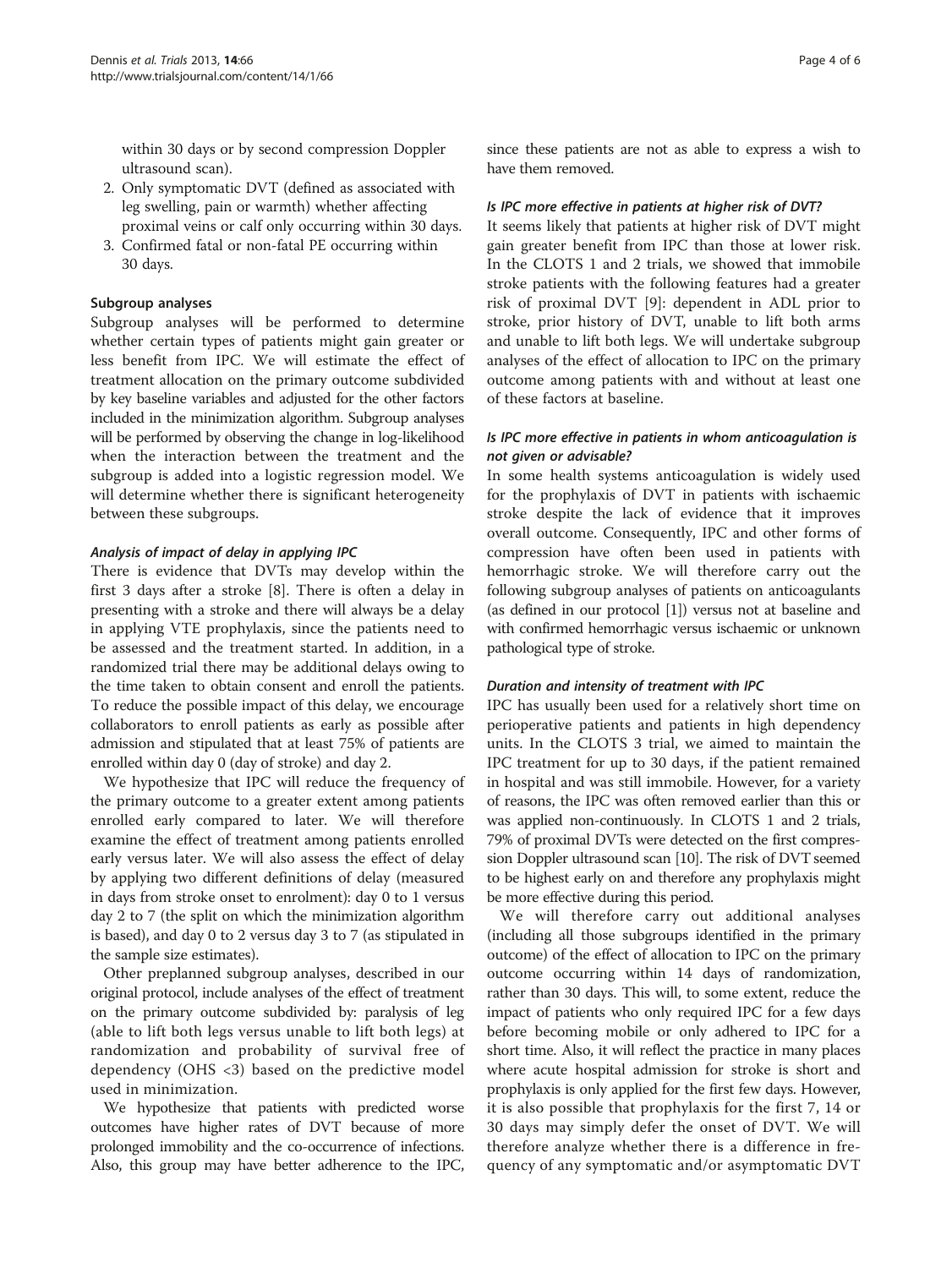or PE within 6 months between patients allocated to IPC, or not.

During the CLOTS 3 trial, it was noted that adherence to the IPC was suboptimal. The manufacturer responded to this information by introducing a modified IPC sleeve, the Kendall<sup>™</sup> SCD Sequential Compression Comfort Sleeves, which aimed to improve acceptability and adherence. We switched to using this new sleeve on 17th October 2011. Therefore, the first 1679 (approximately 59%) patients enrolled in the CLOTS 3 trial were allocated to the original sleeve, or not; and the subsequent patients to the Comfort sleeve, or not. We will therefore examine the effect of the original and Comfort sleeves separately. We will also compare the adherence to the sleeves, which will be based on a non-randomized comparison.

# If primary analyses fail to demonstrate a reduction of DVT with IPC, is this likely to be due to poor adherence?

If the primary or secondary analyses do not provide evidence that IPC reduces the risk of DVT, we will perform further analyses to establish the extent to which poor adherence to the IPC might explain this lack of effect.

We will build a statistical model based on baseline factors in the IPC group to predict the degree of adherence to IPC. We will then use this model to dichotomize patients in both groups at baseline into patients likely to have high and low adherence. We will then examine whether the effect is greater in patients with a likelihood of better adherence to IPC.

# Overall benefit

Although the primary aim of the CLOTS 3 trial is to establish whether IPC reduces the risk of post stroke DVT, it is also important to determine whether it improves overall outcome [11]. However, the CLOTS 3 trial was not powered to establish whether IPC influences longer-term outcome. We will, however, compare the following longer-term outcomes in patients allocated IPC, or not, adjusted for baseline factors in the same way as the primary analyses:

- 1. Survival to 6 months (Cox proportional hazards model).
- 2. Living circumstances at final follow-up (living at home versus living in an institution/still in hospital).
- 3. Death, dependent, independent but with problems or no problems (assessed by simple questions).
- 4. OHS at final follow-up, analyzed in two ways: dichotomized in OHS 0 to 2 versus 3 to 6 (by logistic regression) and as an ordinal scale (by ordinal regression).
- 5. Health-related quality of life (measured by EQ-5D-3L).

The utility based on the EQ-5D-3L will be compared by t-tests if the data are normally distributed and use an appropriate nonparametric test otherwise. The EQ-5D-3L data will be analyzed in two ways: one excluding the patients who died and for whom we do not have 6 month EQ-5D-3L; and the other which includes the patients who have died, giving them a utility of 0, but excluding those with missing data.

### Economic analyses

Economic analysis of trial treatment effects will involve a within-trial evaluation of cost effectiveness integrated into a decision-analytic model of longer run costs and health effects. The within-trial analysis will be conducted on an intention-to-treat basis. The primary health endpoints will be survival times adjusted for quality of life. A standard multiplicative model will be used to estimate quality adjusted life years (QALYs) by the area under linear interpolation of the EQ-5D-3L index trajectory for each individual patient using survival times, the EQ-5D-3L index score at 6 months and a modeled baseline EQ-5D-3L index score. We will assess robustness using probabilistic sensitivity analysis of the parameters used to generate the short-run QALY estimates.

A NHS perspective will be adopted for assessing resource use and costs. Patient-specific hospital resource use will be measured using the duration of stay for the index episode following randomization. The net direct medical cost will include the hospital stay, converted into cost estimates using NHS per diem hospital costs, a cost estimate of IPC capital/equipment (and staffing implications) and the averted costs arising from the effects of IPC on expected DVT/PE incidence. Trial centre or region-specific per diem hospital costs will be based on NHS reference costs in England and cost information for NHS Scotland derived from the Scottish Health Service Costs resource. Probabilistic sensitivity analysis will also be used to assess the hospital cost distributions.

We will assess differences in costs and effects using econometric methods based on a copula framework, which is particularly useful and straightforward when modeling joint parametric distributions. We will also summarize the cost effectiveness results within a net benefit approach using incremental net (monetary) benefit and cost-effectiveness acceptability curves.

Costs and benefits of an effective approach to preventing DVT following stroke will accrue over time. An important element of the economic analysis will be a focus on longer run outcomes using a decision-analytic model that builds on the within-trial findings. The key parameters for the patient level simulation model will include expected survival, quality of life, long-term complications, such as post-thrombotic syndrome, and use of health services over a 6-month to 5-year time horizon. The model will be calibrated using distributions from reported systematic reviews of survival and health-related quality of life